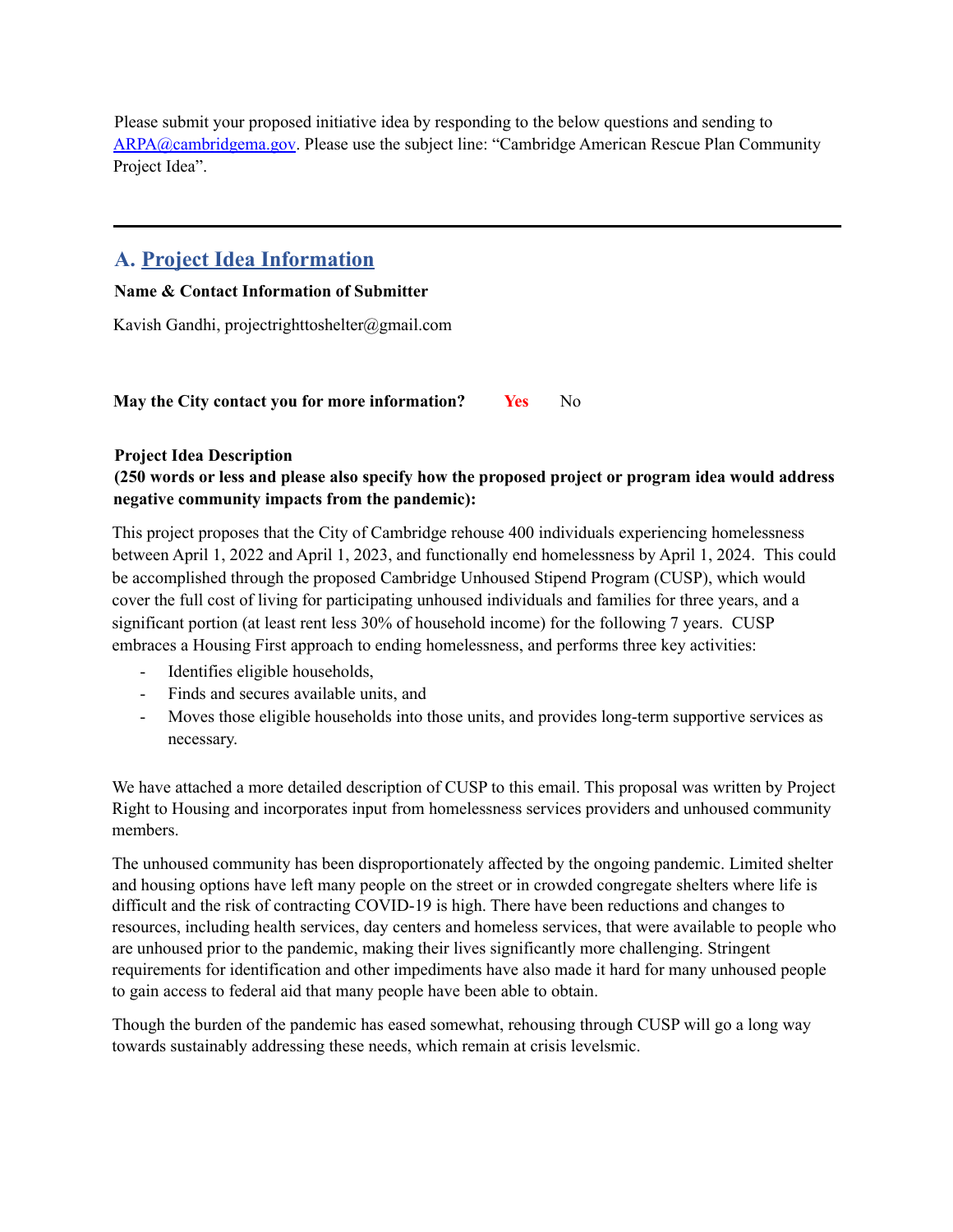# **B. Project Idea Eligibility Assessment: What can funds be used for?**

The City of Cambridge can use its allocation of funds towards projects and programs that are consistent with any of the below use categories as established by Congress.

Please select the statutory category under which the proposed project best fits:

- x *To respond to the Public Health Emergency or its negative economic impacts*
- ☐ *To Support Essential Work by providing pay or grants to essential workers*
- ☐ *To Support the Provision of Public Services impacted by revenue declines*
- ☐ *To support necessary investments in water, sewer, and broadband*

# **C. Other Compliance/Policy Considerations**

**1. How does the proposed initiative address immediate or delayed public health, economic, or other community harms resulting from or exacerbated by the COVID-19 public health emergency?**

Across the country, unhoused individuals and families were disproportionately affected by COVID-19. Whereas 420 in 1000 homeless individuals were hospitalized in the entire year of 2013, 286 were hospitalized with the coronavirus in March 2020 alone, including 40 in Middlesex County. Cambridge was no exception.

In addition to being disproportionately affected by COVID-19, broader negative economic prospects have also affected unhoused individuals who already face challenges maintaining a livelihood with no permanent housing and address.

CUSP would directly address these exacerbated harms by housing these individuals and families quickly and scalably. The City of Cambridge is already funding and considering funding several ARPA proposals on the merit of their service to unhoused community members. This proposal builds on existing work in a meaningful and necessary way.

### **2. Could the proposed initiative serve historically underserved, marginalized, or adversely affected groups in the Community? If so, how?**

This initiative directly serves unhoused individuals.

Unhoused individuals are historically underserved, with no stable place to stay and difficulty accessing food and health services, among many challenges. CUSP aims to serve unhoused individuals with their housing needs which, according to a housing-first model, is a first step in supporting their many needs.

As of 2021, at least 67% of Boston's homeless population are people of color, and the reality is similar in Cambridge. CUSP would create housing opportunities for many people of color.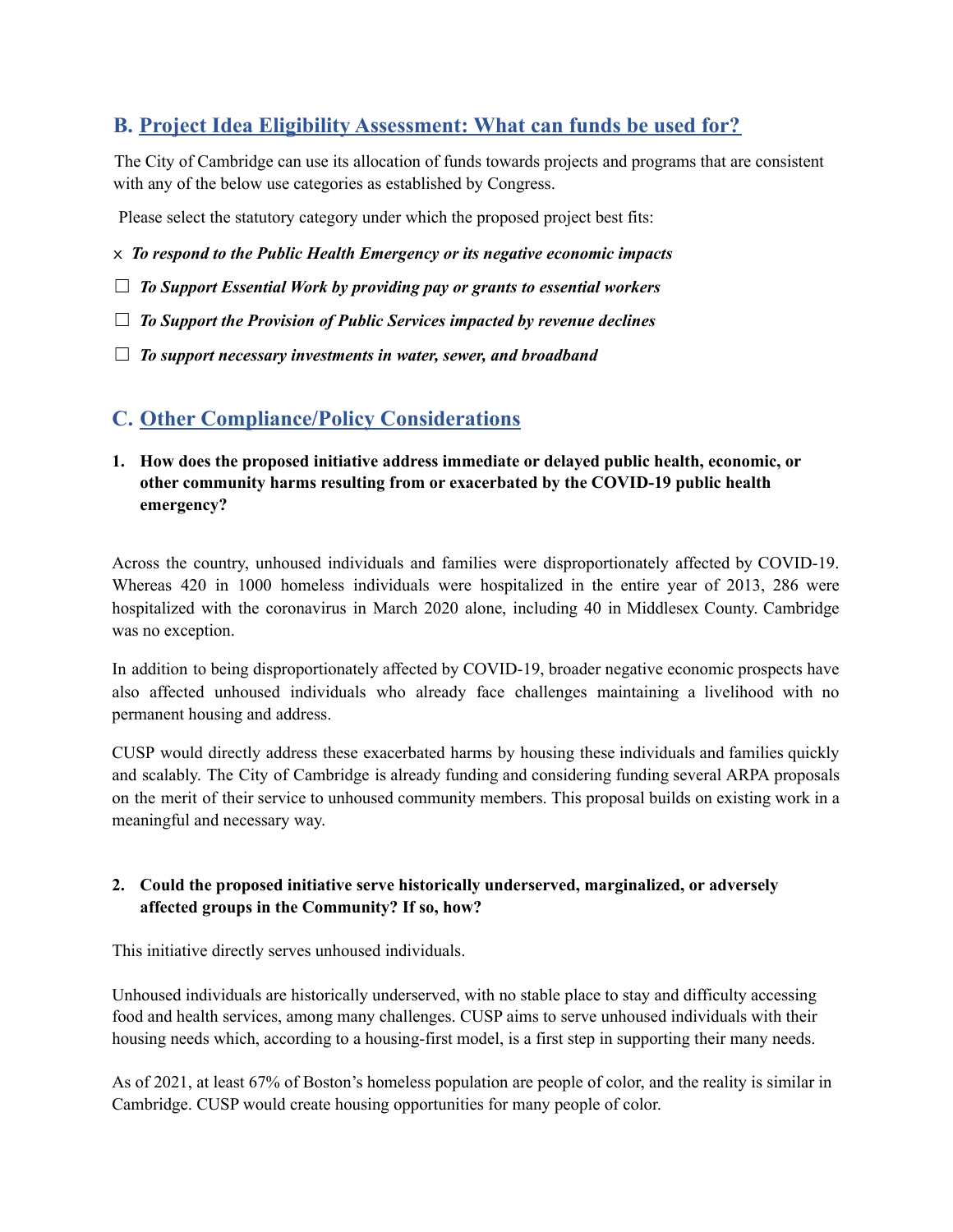Unhoused people are marginalized, often criminalized simply for trying to meet their most basic needs, functionally "criminalizing life itself".<sup>1</sup> Providing people with housing, as CUSP is doing, is shown to result in 40% fewer arrests and less interactions with the carceral system<sup>2</sup>.

**3. How could the proposed initiative serve disproportionately impacted communities <sup>3</sup> and/or communities with high unemployment rates, limited economic opportunity, and/or housing insecurity who experienced a negative economic impact from the public health emergency?**

CUSP would directly serve unhoused residents of Cambridge. Unhoused community members are disproportionately impacted by COVID-19; based on CDC-reported data for Boston Medical Center in July of 2020, homeless individuals comprised 24.3% of non-ICU hospitalizations, 15.9% of ICU hospitalization without mechanical ventilation, 15.1% of ICU hospitalization with mechanical ventilation, and 15.3% of those of whom died. Homeless community members also have limited economic opportunity; the unemployment rate among unhoused adults may be as large as 90%, <sup>4</sup> compared to less than 10% among the general population, reflecting an array of barriers to finding a job, first and foremost the lack of a stable home. Finally, the unhoused community. by definition, is housing-insecure.

### **4. Can performance metrics be developed for the proposed initiative to measure progress in meeting intended goals and community benefits? If so, please provide examples.**

Performance metrics that would be important to collect and analyze as the program is developed include, but are not limited to:

- Number of unhoused families and individuals permanently housed through CUSP
- Number of CUSP-eligible individuals screened into the program
- Number of CUSP-eligible individuals working with a CUSP case manager
- Number of landlords participating in the Landlord Partnership Program (LIP) and Landlord Incentives Program (LIP), proposed as part of CUSP
- Average holding fee and security deposit paid to landlords under LPP
- Average security deposit and application fee paid to landlords under LIP

<sup>3</sup> "Disproportionally impacted communities" are demographic groups with exacerbated health inequities along racial, ethnic, and socioeconomic lines including low-income and socially vulnerable communities. Per federal rules for using SLFRF, "in identifying these disproportionately-impacted communities, recipients (the City) should be able to support their determination that the pandemic resulted in disproportionate public health or economic outcomes to the specific populations, households, or geographic areas to be served." Federal Register Vol. 86, No. 93, Pg. 26791.

https://socialinnovation.usc.edu/wp-content/uploads/2020/08/Homelessness-and-Employment.pdf

<sup>1</sup>

<sup>2</sup> <https://www.bostonglobe.com/2020/06/28/metro/homeless-boston-beyond-laws-can-criminalize-life-itself/>

[https://denvergazette.com/news/homelessness/disrupting-a-false-narrative-denver-supportive-housing-pr](https://denvergazette.com/news/homelessness/disrupting-a-false-narrative-denver-supportive-housing-program-decreases-arrests-emergency-room-visits/article_2d447b3a-e5b0-11eb-91d6-93c2bb153302.html) [ogram-decreases-arrests-emergency-room-visits/article\\_2d447b3a-e5b0-11eb-91d6-93c2bb153302.html](https://denvergazette.com/news/homelessness/disrupting-a-false-narrative-denver-supportive-housing-program-decreases-arrests-emergency-room-visits/article_2d447b3a-e5b0-11eb-91d6-93c2bb153302.html)

<sup>4</sup> More discussion of the estimated unemployment rate of unhoused adults, as well as the institutional barriers to finding employment, can be found in: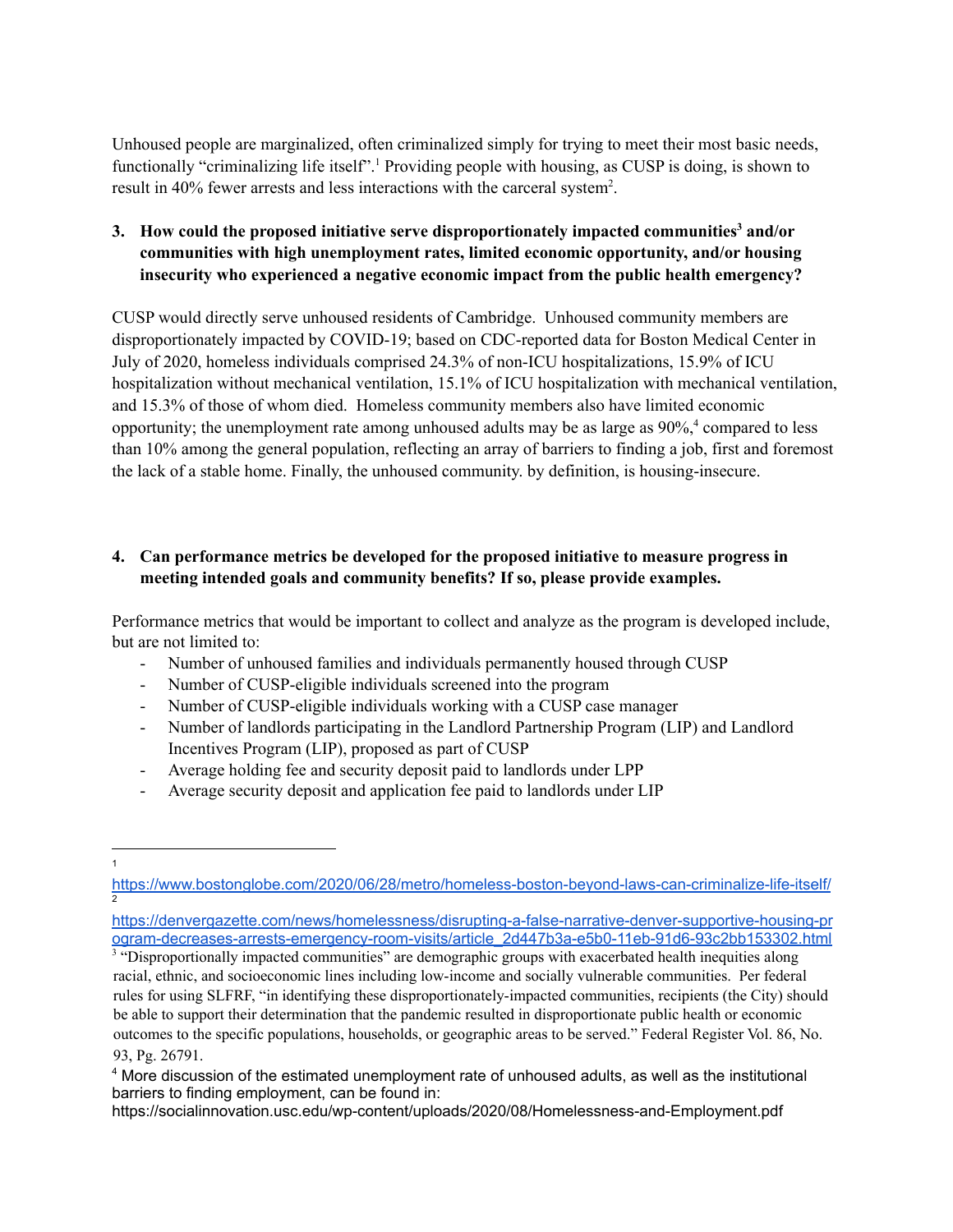- Average amount claimed per unit, beyond the security deposit, from the \$5000 damage reimbursement fund
- Average "time to housing", defined as # of days from initial screening to move-in to a unit. Each individual step should also be measured:
	- # of days from screening to assignment to a case manager
	- # of days from assignment to a case manager to successful identification of a unit (either through LPP or LIP)
	- # of days from successful identification of a unit to move-in
- Quarterly, rather than annual, point-in-time estimates of total # of unhoused families or individuals residing in Cambridge
- Geographic distribution of CUSP-participating individuals/families, with a goal of placing individuals in a wide variety of Cambridge neighborhoods – the exact performance metric could be the sum of squares distance between the empirical distribution and a uniform distribution.
- (longer term) rate of housing retention over time, particularly after the first 3 years of CUSP
- (longer term) a purely numerical cost-benefit analysis of the average \$ amount spent per CUSP participant, versus average \$ amount spent before the implementation of CUSP – this can be estimated using methodology similar to that of <https://destinationhomesv.org/home-not-found-the-cost-of-homelessness-in-silicon-valley/>

- Emergency department usage and estimate of health cost/city spending savings for CUSP housed participants compared either to folks who are not yet housed or themselves in prior years before **CUSP** 

Many of the above metrics could and should be broken down by demographic and income categories, as well as by individuals vs. families, to further get at any differences between how CUSP is effectively serving different subgroups of the unhoused community.

## **5. Please provide the Funding Amount Requested.**

We request \$10 million. The estimated first-year cost of the program is \$15 million. In our attached proposal, we propose a dollar-for-dollar matching by Harvard University and the Massachusetts Institute of Technology, in which case the funding amount requested, for the first year, would be \$5 million. Allocating \$10 million with matching could cover the program for its initial two years, after which it could be funded by expanding funding for Cambridge's Affordable Housing Trust.

## Background Information about the Program

In March 2021 as part of the \$1.9 trillion American Rescue Plan Act (ARPA), Congress appropriated \$350 billion in funding to the U.S. Treasury for distribution among every State, County, City, and other communities in the nation. This funding, known as State & Local Coronavirus Fiscal Recovery Funding (SLFRF), is intended to provide additional relief to address the continued impact of COVID-19 on the economy, public health, state and local governments, individuals, and businesses.

The City of Cambridge has received \$88.1 million in American Rescue Fund/SLFRF funding, including